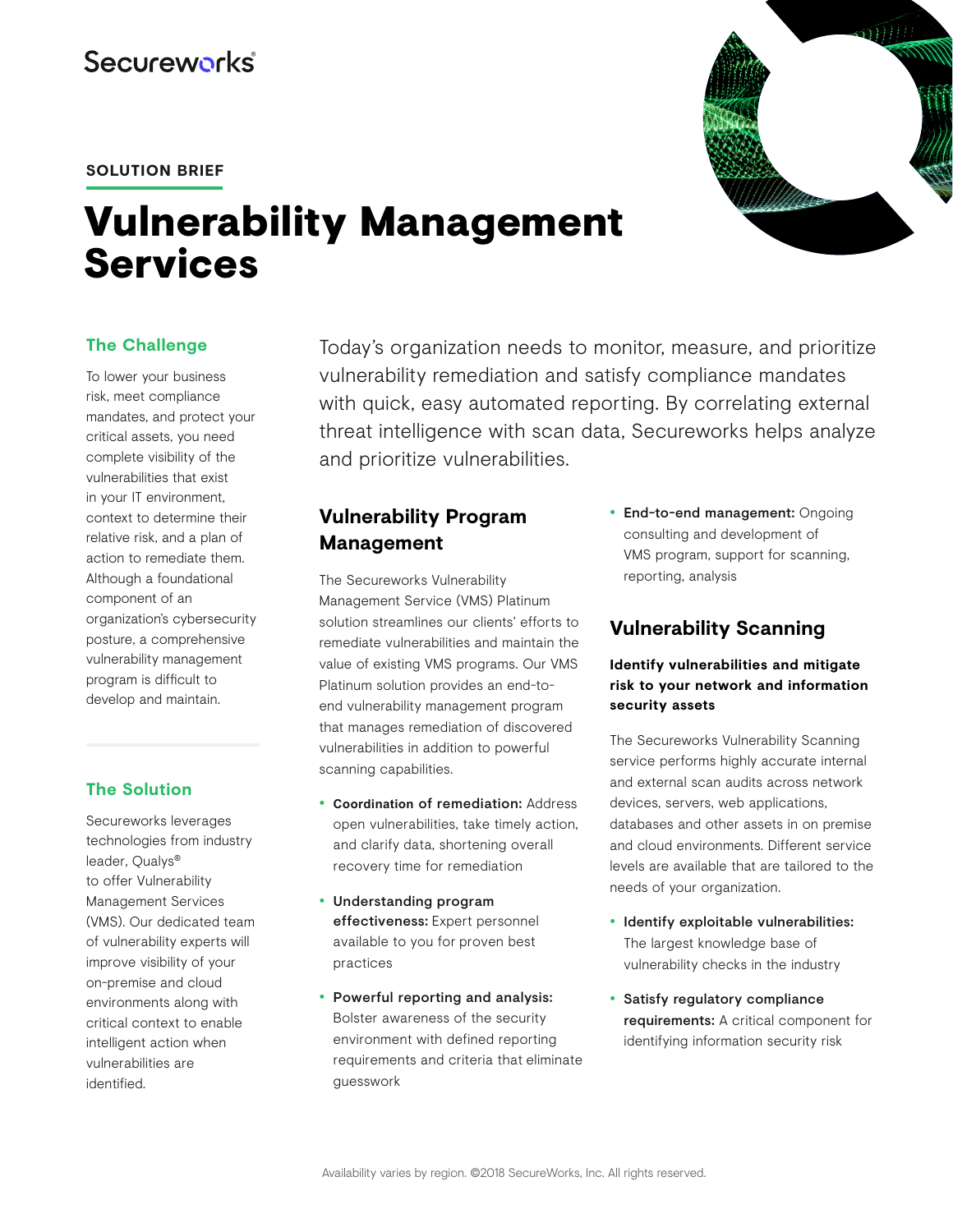#### **SOLUTION BRIEF**

*According to Gartner, through 2020, 99 percent of vulnerabilities exploited by threat actors will continue to be ones known by security and IT professionals for at*  least one year<sup>1</sup>

- Dedicated team of experts: Expert operational support to remove the administrative burden on your team
- Track remediation workflow: Automated, integrated remediation and trouble-ticketing system

# **Web Application Scanning**

### **Identify and prioritize vulnerabilities in your web applications**

The Secureworks Web Application Scanning solution helps you assess the security of your web applications by identifying flaws that can threaten your online presence or the confidentiality of your information. This solution, delivered on demand, provides automated, self-service vulnerability security scanning of internal and external web-based applications to help you safeguard sensitive data and satisfy regulatory requirements.

- Automated testing and crawling: Ensures entire web app is assessed and vulnerabilities identified
- Satisfy regulatory mandates: WAS facilitates alignment with regulatory mandate
- Protects sensitive data: Closes the doorway to network, back-end data, and applications
- Lowers total cost of operations: Reduces administrative overhead and automate repeatable processes

# **Policy Compliance**

## **Define, document and manage your security policy to meet compliance mandates**

Many regulations contain requirements that relate directly to the integrity and security of your IT environment and need to be proven and documented to demonstrate compliance. You must conquer the multi-part challenge of defining compliance policies measuring and reporting on compliance, as well as managing exceptions to policies by documenting the exception and granting the permissions.

Secureworks Policy Compliance solution provides ready-to-use, Center for Internet Security (CIS)-based policies. These policies serve as benchmarks that you can test your environment against. The service provides over 14,000 checks to choose from - covering Windows, Unix, and databases as well as user-defined controls.

The solution provides you with an actionable dashboard showing hosts, controls, technologies and automated reporting where you can schedule detailed reports or configure for distribution.

#### Key benefits:

- Reliable data from trusted third party: Data is securely stored and is not subject to manipulation
- Scalable deployment: SaaS model eliminates costly and timeconsuming buildout

Secureworks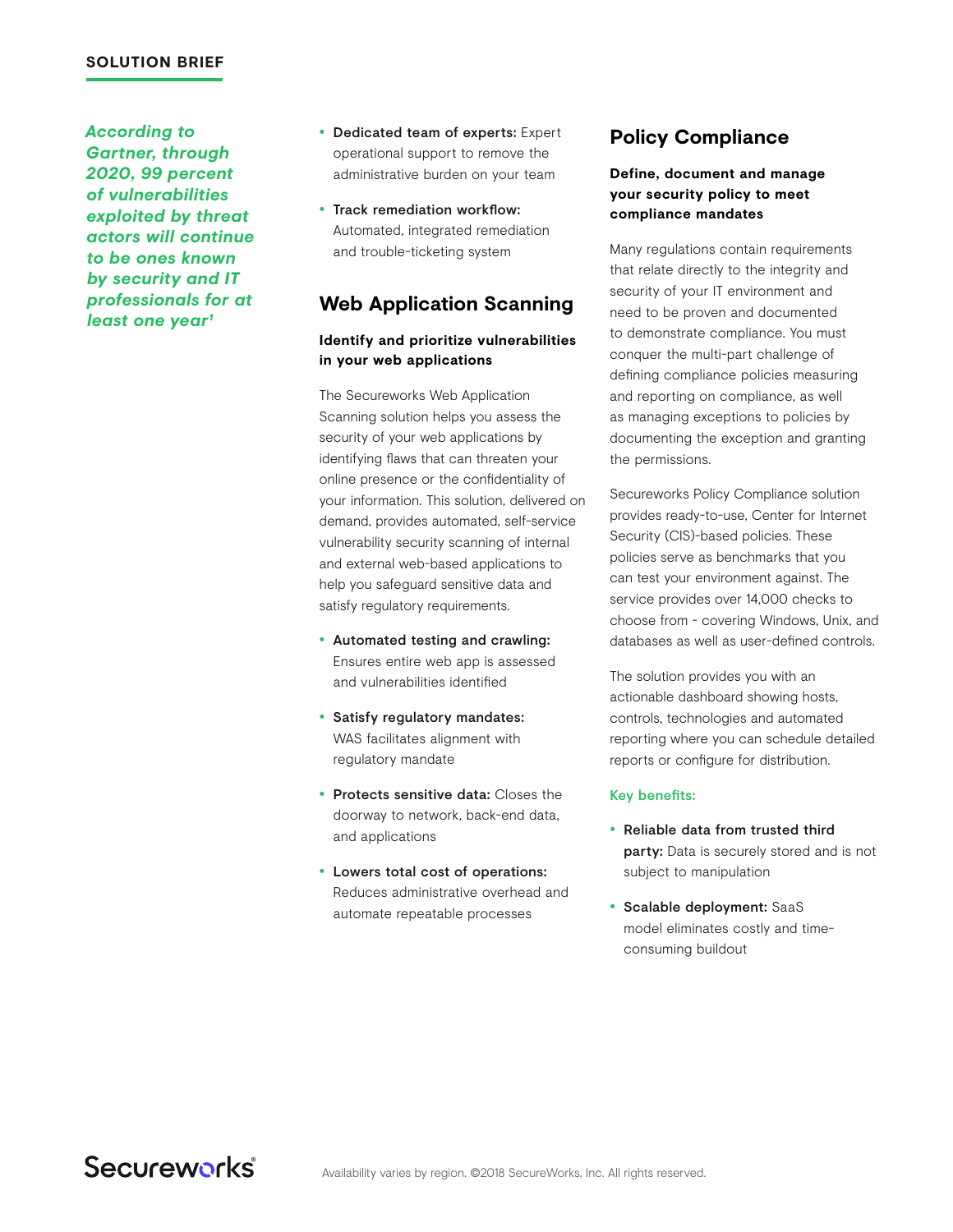- Agent-less solution: Configuring compliance is easy, preventing issues with data sources
- Achieve compliance: Controls are mapped directly to popular frameworks and regulations

# **PCI Scanning**

### **Protect sensitive cardholder information and achieve PCI compliance**

In addition to retailers, the PCI DSS standards affect financial institutions, healthcare providers, transportation service providers, the food and hospitality industry, and payment service providers, among many others. Achieving and maintaining PCI compliance requirements can be challenging and time-consuming for your organization. Secure your network, protect sensitive cardholder information and achieve PCI compliance with the Secureworks PCI Scanning solution. The Secureworks PCI Scanning solution performs highly accurate scanning of your externally facing systems as required by PCI DSS. We identify and help you remediate vulnerabilities detected by the scanning. Additionally, we provide the required reports for you to submit PCI scanning compliance attestation directly to your acquiring bank(s), enabling you to complete and submit them online.

#### Key benefits:

- Approved scanning vendor: Accurate, reliable scans from a PCI SSC certified ASV
- Quick, easy, automated: Configure, schedule and review scans via the web-based portal
- On demand: No software to deploy or maintain
- Expert review of scan results: Access to the dedicated team to review results and receive remediation guidance